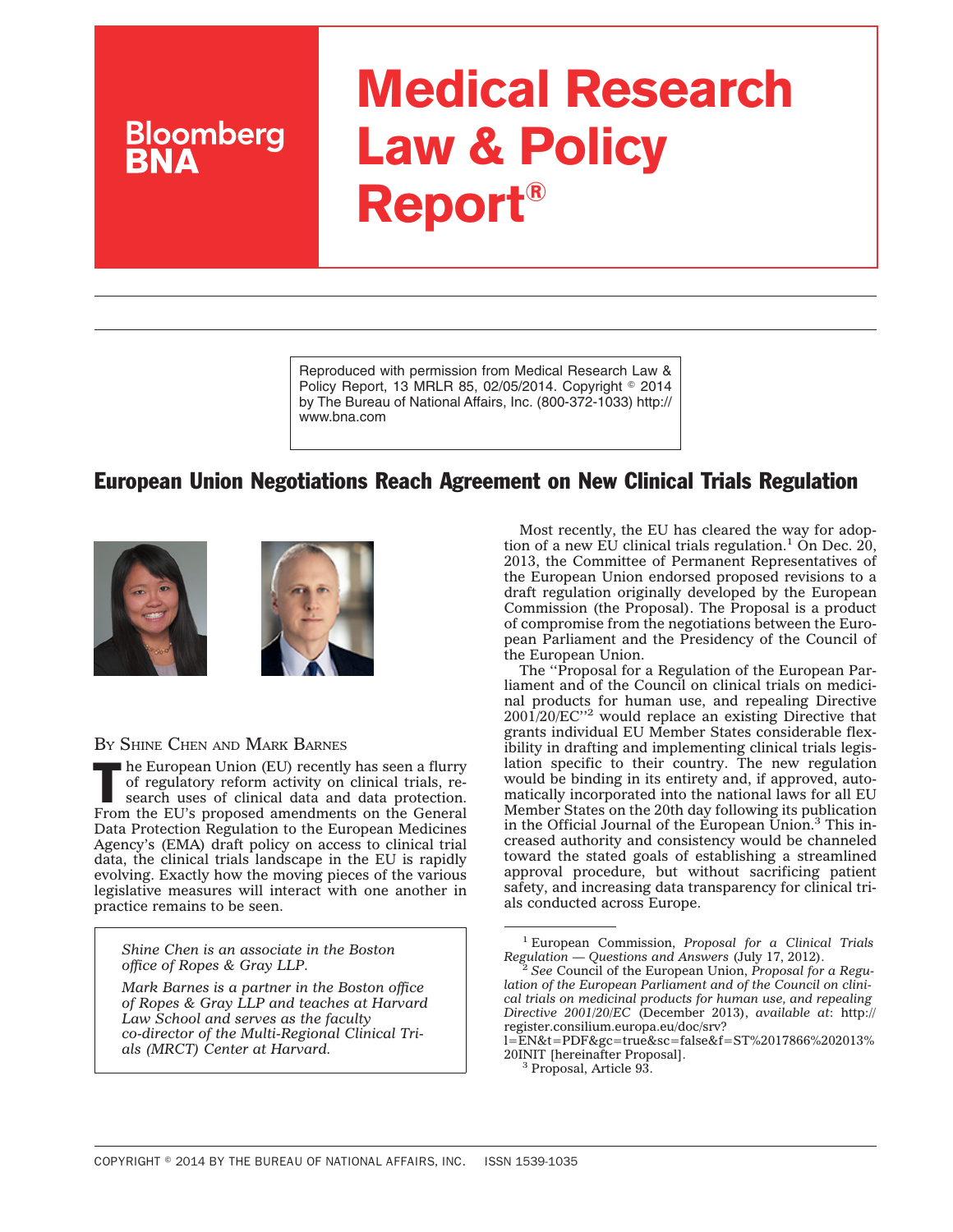To become law across the EU, the Proposal still must receive the formal approval of the European Parliament and of the Council of Ministers. Neither entity is expected to request major revisions at this stage, following the extensive negotiations that have occurred, and the Proposal likely will enter into legal force across the EU later in 2014.

#### Unified and Streamlined Assessment Process

The Proposal charges the EMA with establishing, developing and hosting a single Web-based portal (the ''EU Portal'') for submission of all applications to conduct a clinical trial (each an ''Application'' submitted by a ''Sponsor''), regardless of the number of Member States in which the Sponsor intends to conduct the trial (each an ''Implicated Member State'').4 This is a significant departure from the EU's current Directive 2001/20/ EC, which requires that Applications be separately submitted to, and approved by, each Implicated Member State, while tailoring the content requirements of each Application to the national laws of each Implicated Member State.<sup>5</sup>

The Proposal also imposes a consistent set of content requirements for every Application, regardless of where in the EU the clinical trial will be conducted. Upon submission, the Sponsor must propose from among the Implicated Member States one ''Reporting Member State.'' The Reporting Member State is charged with directing and facilitating review of the Application through a new, harmonized process. $\frac{6}{5}$  If the Sponsor's nominated Reporting Member State does not wish to be the Reporting Member State for whatever reason, that State has three days after the Application submission to notify the other Implicated Member States through the EU Portal. The Implicated Member States can discuss among themselves which State is willing to assume the position of Reporting Member State; however, if the Implicated Member States cannot agree, the Sponsor's originally proposed Reporting Member State designation stands. The Reporting Member State decision must be determined within six days following the Application submission.

The EU Portal and the streamlined process are meant to eliminate any duplicative efforts on the part of the Sponsor throughout the assessment and notification process. The EU Council hopes the simplification will stimulate the number of clinical trials held in the EU, as well as the number of clinical trial sites across as many Implicated Member States as possible.

#### *Initial Validation*

New fixed timelines for Application review also are incorporated into the Proposal. Within 10 days of the Application submission, the Reporting Member State must perfunctorily review the Application for completeness and compliance and (a) validate the Application, (b) provide the Sponsor with 10 days to furnish additional information (which the Reporting Member State will then evaluate within five days) or (c) decline to validate the Application.<sup>7</sup> Utilizing the EU Portal, the Reporting Member State will notify the Sponsor of the Application's validation. The Notice of Validation triggers commencement of a full, two-part concurrent review.

#### *Part I: Harmonized Review*

Following validation, the Reporting Member State will supervise the assessment of the Application. Part I of this assessment typically consist of three phases:

1. *Initial Assessment*: Within 26 days of validation, the Reporting Member State will author a Draft Assessment Report to be circulated among all Implicated Member States.

2. *Coordinated Review*: Within 12 days of the end of the Initial Assessment phase involving all Implicated Member States, all Implicated Member States will review the Application and Draft Assessment Report, and raise any concerns with respect to the Application.

3. *Consolidation*: Within seven days of completion of the Coordinated Review—that is, within 45 days of the Application's validation—the Reporting Member State will produce Part I of the Assessment Report, which it will distribute through the EU Portal to the Sponsor and Implicated Member States.<sup>8</sup>

Assessment during Part I focuses on the following aspects of the Application: patient safety, the expected therapeutic and public health benefits resulting from the clinical trial, compliance with EU manufacturing and importation of investigational medicinal products and compliance with labeling requirements as set out in the Proposal.9

Part I of the Assessment Report must record all concerns raised during Coordinated Review, indicate whether and how these concerns have been addressed and reach a conclusion on the merits of the Application. This conclusion will indicate that the Application is one of the following: (a) acceptable, (b) acceptable subject to explicitly listed conditions or (c) unacceptable.

During Coordinated Review or Consolidation, the Reporting Member State may request additional information from the Sponsor; in such cases, the review deadlines may be extended by up to 31 days as a result.<sup>10</sup> If the Sponsor does not respond to the request for additional information within the time frame set forth by the Reporting Member State, the Application will be considered as withdrawn in all Member States.<sup>11</sup>

#### *Part II: Autonomous Review*

In addition to its role in the Coordinated Review, each Implicated Member State also must complete simultaneously an assessment of the Application's compliance with that Member State's domestic law and regulation, including the following conditions:

 $\blacksquare$  compliance with the scientific and ethical review of the Application by an independent ethics committee (IEC) that measures whether the Application complies with Implicated Member State's laws regarding ethical review;<sup>12</sup>

<sup>10</sup> See id., paragraph 6.<br><sup>11</sup> *Id.* 12 Proposal, Recitals 14. This review requirement was removed from prior drafts, against significant opposition, but

<sup>4</sup> Proposal, Article 77.

<sup>5</sup> *See* Council Directive No. 2001/20/EC of 4 April 2001 on the Approximation of the Laws, Regulations and Administrative Provisions of the Member States Relating to the Implementation of Good Clinical Practice in the Conduct of Clinical Trials on Medicinal Products for Human Use, O.J.L. 121/34

 $\beta$  Proposal, Article 5, paragraph 1.

<sup>7</sup> *See id.*, paragraphs 2–4. <sup>8</sup> Proposal, Article 6, paragraph 5.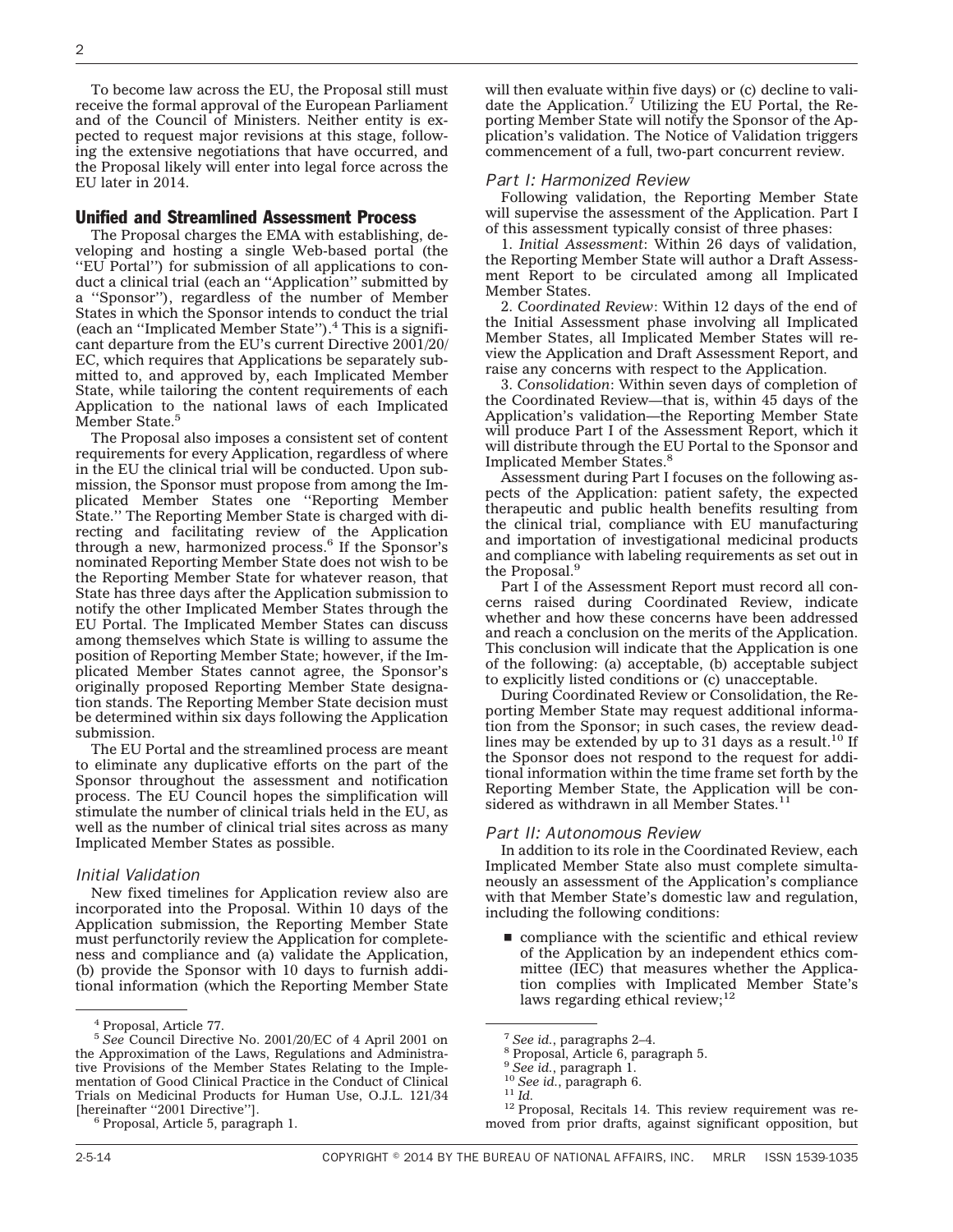- $\blacksquare$  compliance with the qualifications and competence of all investigators—including Article 46 of the Proposal: ''*Suitability of individuals involved in conducting the clinical trial*'';
- compliance with Article 47 of the Proposal: "*Suitability of trial sites*'';
- $\blacksquare$  compliance with compensation and other recruitment arrangements for investigators and participants;
- $\blacksquare$  compliance with requirements for informed consent as set out in Chapter V of the Proposal: ''*Protection of subjects and informed consent*'';
- $\blacksquare$  compliance with applicable rules for the collection, storage and future use of participants' biological samples; and
- compliance with Article 72 of the Proposal: "*Damage compensation,*'' in regard to any injury suffered from participation in a clinical trial.<sup>13</sup>

For Part II of this Assessment Process, each Implicated Member State may—like the Reporting Member State in Part I—request additional information and thus, extend review deadlines by up to 31 days. $^{14}$  Following the completion of its analysis and review, the Implicated Member State then must conclude within Part II of the Assessment Report that the Application is (a) acceptable, (b) acceptable subject to explicitly listed conditions or (c) unacceptable.

#### *Final Decision*

If both Part I and Part II conclude that the Application is approved or approved with conditions, the clinical trial may be conducted in accordance with conditions, if any, in all Implicated Member States.15 The Proposal is silent regarding the timeline for when the trial can commence once Application approval is granted. If Part I of the Assessment Report concludes that the Application is unacceptable, then the Application is refused on behalf of all Implicated Member States and the clinical trial will not be conducted in the EU. If, conversely, Part I of the Assessment Report concludes that the Application either is acceptable or acceptable with conditions, an Implicated Member State nonetheless may refuse to approve the Application with respect to its own jurisdiction if: (a) it disagrees with the conclusion of Part I for one or more enumerated reasons (such as patient safety)<sup>16</sup> or (b) it finds the Application unacceptable in Part II of the Assessment Report.<sup>17</sup> In such case, the clinical trial may be conducted only within the Implicated Member States that approved or approved with conditions; the clinical trial would not be permitted within the Implicated Member States that refused the Application. For the rejected Applications, Implicated Member States must provide an appeal procedure for the Sponsor.<sup>18</sup>

Regardless of the outcome, extensions granted to submit and process additional information may prolong

the review process—from submission of an Application, through satisfaction of additional requests for validation to receipt of Parts I and II of the Final Assessment Report—to more than 100 days. This extended period represents a significant change from the European Commission's initially proposed 41-day review period, and the potential delays allowed in commencing trials have led some industry groups to voice displeasure with the Proposal. The Proposal was, however, a product of compromise, and it seeks to allow the time necessary properly to assess Applications, particularly for patient safety reasons.<sup>19</sup>

#### Informed Consent for Future Uses

The Proposal explicitly addresses future uses of clinical trial data, allowing Sponsors to ask participants for permission to use their data ''outside the protocol of the trial exclusively for scientific purposes.''20 The Proposal states that such permission may be withdrawn at any time, but prior results obtained through permitted use of the data remain valid and useable by the Sponsor.

Interestingly, the Proposal also asserts that these provisions on informed consent for future uses are subject to the applicable data protection legislation. $21$  The applicable data protection legislation, Directive 95/46/EC (''1995 Directive''), currently is undergoing reform and the new proposed General Data Protection Regulation (''2013 GDPR'') is one step away from approval by the European Parliament. The proposed changes to the 1995 Directive (12 MRLR 752, 11/20/13) would complicate and limit the secondary uses of data from clinical trials, particularly in terms of the more stringent and specific consent required for processing health data<sup>22</sup> and the "right to erasure"<sup>23</sup> of any data pertaining to a subject who has chosen to withdraw from participation in a trial. These proposed changes may be inconsistent with what appears to be the spirit of the Proposal's provisions on informed consent for future uses. Research institutions and clinical trial sponsors will need to pay close attention to how the provisions of these two new Regulations can be read together in regard to informed consent for future research uses of data collected in clinical trials in the EU.

#### Informed Consent in Emergency Situations

The Proposal addresses emergency situations and their impact on informed consent, such as when a patient suffers a sudden life-threatening medical condition requiring immediate medical intervention.<sup>24</sup> This new provision makes EU law more consistent with long-standing U.S. Food and Drug Administration regulations on emergency research. The Proposal allows informed consent to be obtained after the intervention in certain emergency situations, if all of the following con-ditions are met:25

 $\blacksquare$  The subject and the subject's legal representative are incapable or unavailable to receive all the clinical trial information within the therapeutic win-

was restored in the final Proposal. The ethical review must be done within the same specified timelines for Part I and Part II.<br>
<sup>13</sup> Proposal, Article 7, paragraph 1.<br>
<sup>14</sup> Proposal, Article 7, paragraph 3.<br>
<sup>15</sup> Proposal, Article 8.<br>
<sup>16</sup> See id., paragraph 2.<br>
<sup>17</sup> See id., paragr

<sup>&</sup>lt;sup>19</sup> Proposal, Recitals 8.<br>
<sup>20</sup> Proposal, Article 28, paragraph 2a.<br>
<sup>21</sup> Id.<br>
<sup>22</sup> 2013 General Data Protection Regulations, Article 4.<br>
<sup>22</sup> 2013 General Data Protection Regulations, Article 17.<br>
<sup>24</sup> Proposal, Article